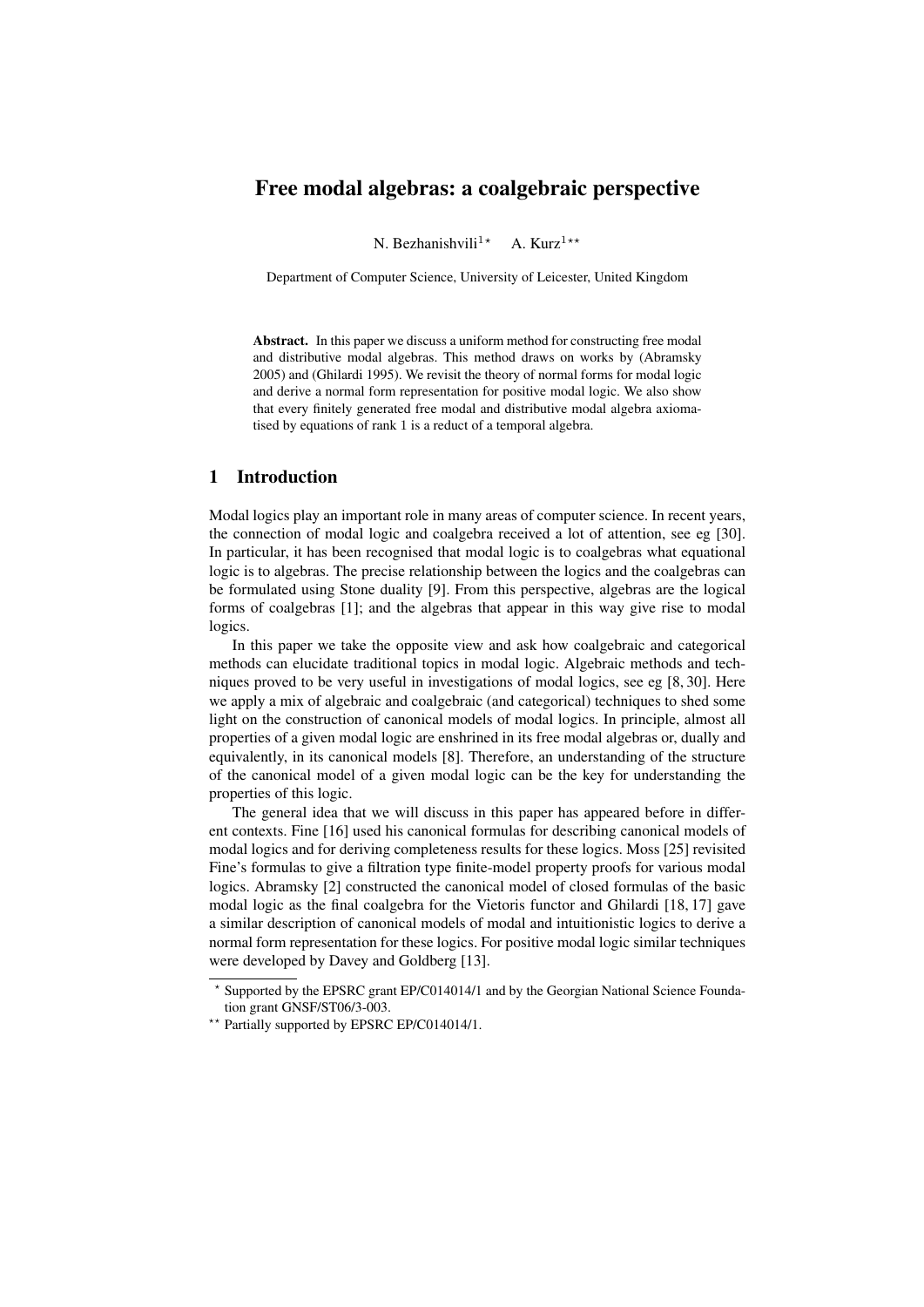The aim of this paper is to unify all these approaches and present a coherent method for constructing free modal and distributive modal algebras. Modal algebras are algebraic models of (classical) modal logic and distributive modal algebras are algebraic models of positive (negation-free) modal logic. We will show how to construct free algebras for a variety V equipped with an operator f. In case of modal algebras V is the variety of Boolean algebras and in case of distributive modal algebras  $V$  is the variety of distributive lattices. The main idea of the construction is the following: We start with the free V-algebra and step by step add freely to it the operator  $f$ . As a result we obtain a countable sequence of algebras whose direct limit is the desired free algebra.

We apply this general method to modal and distributive modal algebras. For distributive modal algebras these results appear to be new. In case of modal algebras this approach gives simple and coherent proofs of known results. We use the Stone duality for Boolean algebras and the Priestley duality for distributive lattices to describe the dual spaces of the finite approximants of the free algebras. The key for dualising these constructions lies in the coalgebraic representation of modal spaces as coalgebras for the Vietoris functor [22] and in the coalgebraic representation of modal Priestley spaces as coalgebras for the convex set functor [20, 27]. This allows us to represent the canonical models of modal and positive modal logic as a limit of finite sets and posets, respectively. We also observe that the underlying Stone space of the canonical model of the basic modal logic is homeomorphic to the so-called Pelczynski space. This space appears to be one of the nine fixed points of the Vietoris functor on compact Hausdorff spaces with a countable basis [28, 26].

As we will see below, this method directly applies to modal and positive modal logics that are axiomatised by the formulas of rank 1. We also indicate how to adjust our techniques to modal logics that are not axiomatised by formulas of rank 1. As an example we consider the 'reflexive' modal logic, that is, the modal logic axiomatised by the additional reflexivity axiom  $\varphi \to \Diamond \varphi$ , which is not of rank 1. This example also highlights how the Sahlqvist correspondence—an important technique of modal logic— can be applied to our method in order to describe canonical models of modal logics that are not axiomatised by formulas of rank 1.

In the end of the paper we revisit Fine's normal forms for modal logic in a manner similar to Abramsky [2] and Ghilardi [18] and derive normal forms for positive modal logic. We also generalise Ghilardi's result that every free modal algebra is a reduct of a temporal algebra to all varieties of modal and distributive modal algebras axiomatised by formulas of rank 1.

Other Related Work Canonical models of modal logics have been investigated quite thoroughly. However, these investigations mostly concentrated on transitive modal logics; that is, modal logics with transitive Kripke frames. For an overview of these results we refer to [12, Section 8.6 and 8.7] (see also [7, Chapter 3] for similar results in the case of intuitionistic logic). The method of constructing canonical models for transitive modal logics is based on building the canonical model of a given logic layer by layer, that is, inductively on the depth of the canonical model. Although very useful, this method does not go through for non-transitive modal logics. For building free algebras for non-transitive modal logics one needs to use a different approach.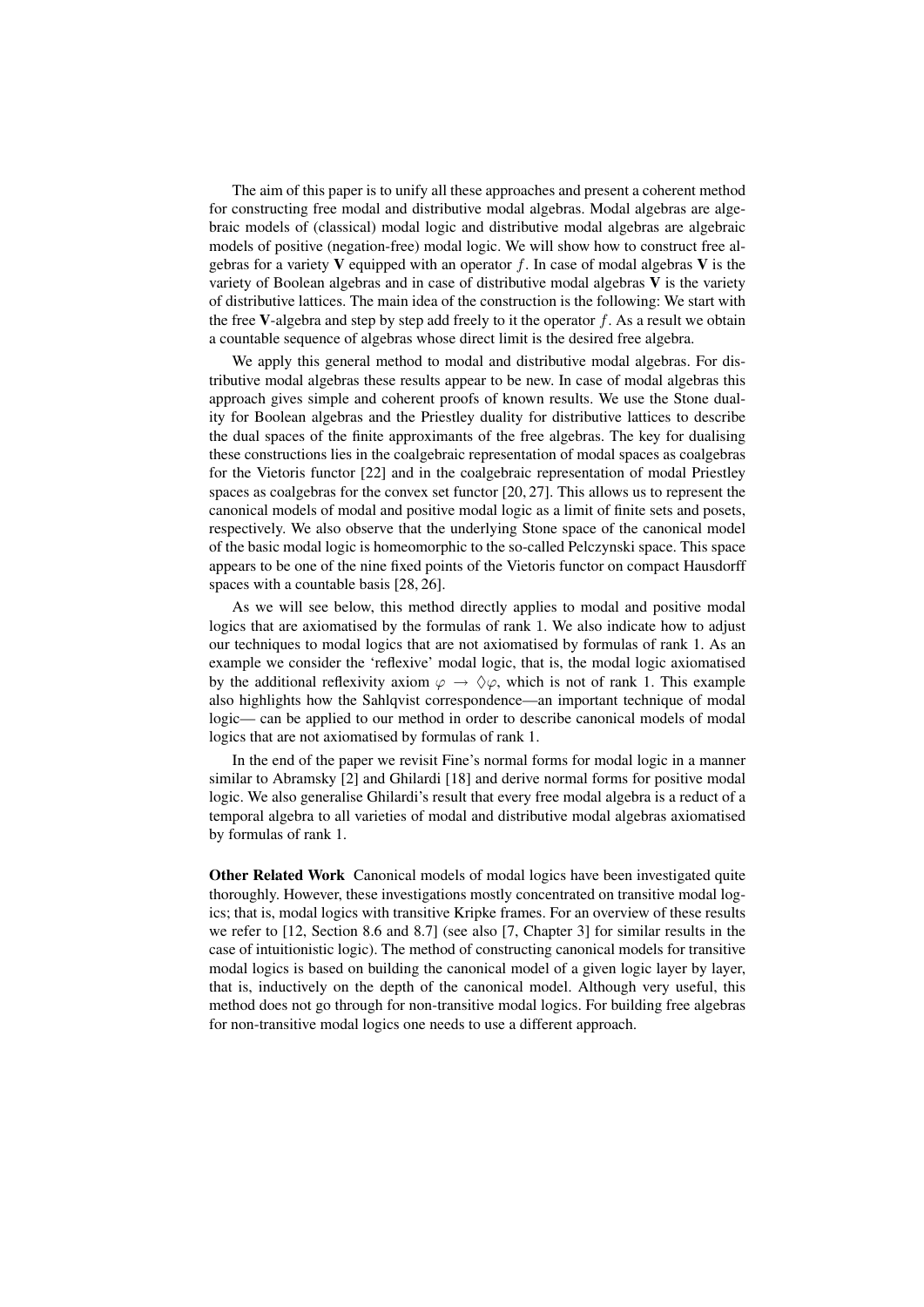Acknowledgements We would like to thank Dimitri Pataraia, David Gabelaia, Mamuka Jibladze, Leo Esakia, Mai Gehrke and Hilary Priestley for many interesting discussions. We are also very grateful to the anonymous referees for valuable suggestions.

## 2 Dualities for Boolean algebras and distributive lattices

In this section we briefly recall the Stone duality for Boolean algebras and the Priestley duality for distributive lattices.

#### 2.1 Stone duality for Boolean algebras

A Stone space is a 0-dimensional (a topological space with a basis of clopens) compact Hausdorff space. For every Stone space X let  $\text{Clp}(X)$  denote the set of clopens (closed and open subsets) of X. We also let  $\mathcal{P}(X)$  denote the powerset of X. The next theorem states the celebrated Stone representation theorem.

Theorem 2.1. *(eg [19, 4.4], [14, 11.4]) For every Boolean algebra* B *there is a Stone space*  $X_B$  *such that* B *is isomorphic to* ( $\text{Clp}(X_B)$ ,  $\cup$ ,  $\cap$ ,  $-\emptyset$ ). If B *is finite then*  $X_B$  *is finite and*  $\text{Clp}(X_B) = \mathcal{P}(X_B)$ *.* 

*Proof.* (Sketch) Let B be a Boolean algebra. Let  $X_B :=$  the set of all maximal filters of B. For  $a \in B$  let  $\hat{a} = \{x \in X_B : a \in x\}$ . We declare  $\{\hat{a} : a \in B\}$  to be a basis for a topology on  $X_B$ . Then  $X_B$  becomes a Stone space and B is isomorphic to Clp( $X_B$ ).

Let BA denote the category of *Boolean algebras and Boolean homomorphisms*. Let also Stone denote the category of *Stone spaces and continuous maps*. The Stone representation theorem can be extended to corresponding categories.

**Theorem 2.2.** *(see eg [19, 4.4])*  $BA \simeq$  **Stone**<sup>*op*</sup>.

*Proof.* (Sketch) By Theorem 2.1 one only needs to deal with morphisms. Let  $f : X \to Y$ Y be a continuous map. Then  $f^{-1}: \mathsf{Clp}(Y) \to \mathsf{Clp}(X)$  is a Boolean homomorphism. Conversely, if  $h: A \to B$  is a Boolean homomorphism, then the map  $h^{-1}: X_B \to X_A$ is continuous. It is also easy to check that this correspondence is one to one.

Next we will discuss the duality between join preserving maps between Boolean algebras and special relations on corresponding Stone spaces. Let X and Y be Stone spaces. A relation  $R \subseteq X \times Y$  is called *point closed* if  $R[x] = \{y \in Y : xRy\}$  is a closed set for every  $x \in X$ . We say that R is a *clopen relation* if for every clopen  $U \subseteq Y$  the set  $\langle R \rangle U = \{x \in X : R[x] \cap U \neq \emptyset\}$  is a clopen subset of X.

Theorem 2.3. *(see e.g., [8]) There is a one-to-one correspondence between join preserving maps between Boolean algebras and point-closed and clopen relations on their dual Stone spaces. Moreover, on finite Stone spaces all relations are point-closed and clopen.*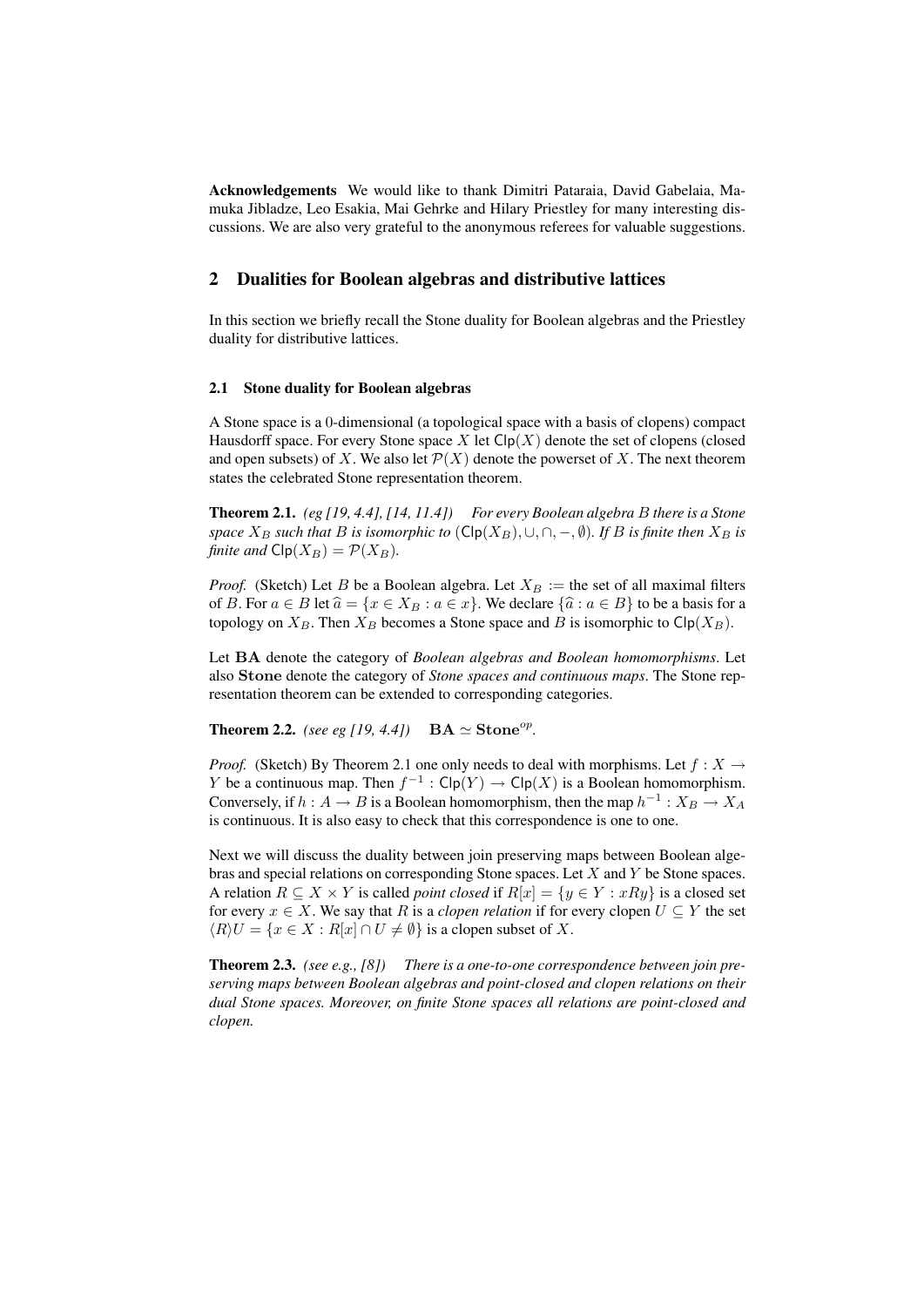*Proof.* (Sketch) (1) Let  $h : A \rightarrow B$  be a join preserving map, that is, for all  $a, b \in A$ we have  $h(0) = 0$  and  $h(a \vee b) = h(a) \vee h(b)$ . Let  $X_A$  and  $X_B$  be the Stone spaces dual to A and B, respectively. We define  $R_h \subseteq X_B \times X_A$  by

$$
xR_hy
$$
 iff  $y \subseteq h^{-1}(x)$ 

or, equivalently,  $xR_hy$  iff  $(a \in y$  implies  $ha \in x$ ).<sup>1</sup> Conversely, if  $R \subseteq X_B \times X_A$  is a point-closed and clopen relation, then  $\langle R \rangle$  is the desired map Clp( $X_A$ )  $\rightarrow$  Clp( $X_B$ ).

Vietoris spaces and their duals, defined below, are central to our investigations.

**Definition 2.4** (Functor V). Let B be a Boolean algebra. Let  $V(B)$  be the free Boolean *algebra over the set*  $\{\Diamond a : a \in B\}$  *modulo the equations, for all*  $a, b \in B$ *,* 

(1) 
$$
\Diamond 0 = 0
$$
 (2) 
$$
\Diamond (a \lor b) = \Diamond a \lor \Diamond b
$$

Thus, V is a functor on Boolean algebras. Now we define the dual to V on Stone spaces.

Definition 2.5 (Functor K). *For every Stone space* X *we let* K(X) *be the set of all closed subsets of* X *equipped with a topology a subbasis of which is given by the sets*

$$
\Box(U) = \{ F \in K(X) : F \subseteq U \} \qquad \qquad \Diamond(U) = \{ F \in K(X) : F \cap U \neq \emptyset \}
$$

*where* U *ranges over clopen subsets of* X*.*

The next theorem shows that the two definitions are dual to each other.

Theorem 2.6. *[19, Proposition 4.6] Let* B *a Boolean algebra and* X *its dual Stone* space. Then the algebra  $V(B)$  is dual to  $K(X)$ . If B is finite,  $V(B)$  is dual to  $P(X)$ .

It follows from the definition of  $V(B)$  that a map  $\Diamond : B \rightarrow V(B)$  mapping each element  $a \in B$  to  $\Diamond a$  is join-preserving. The next proposition characterises the relation on  $X \times K(X)$  which is dual to  $\Diamond$ . We just need to observe that  $R_{\Diamond}$  defined as in the proof of Theorem 2.3 is  $\in$ .

**Proposition 2.7.** Let  $R_{\lozenge} \subseteq K(X_A) \times X_A$  be the relation corresponding to the join*preserving map*  $\Diamond : B \to V(B)$ *. Then for every*  $U \in K(X)$  *and*  $x \in X_A$  *we have*  $UR_{\Diamond}x$  *iff*  $x \in U$ .

## 2.2 Priestley duality for distributive lattices

We briefly review the duality between distributive lattices and Priestley spaces (Stone spaces with special partial orders). Recall that a subset  $U$  of an ordered set  $(X, R)$  is called an *upset* if for every  $x, y \in X$  we have  $x \in U$  and  $xRy$  imply  $y \in U$ . The complement of an upset is called a *downset*. A relation R on a Stone space X is said to satisfy *the Priestley separation axiom* if

 $\neg(xRy)$  implies there exists a clopen upset U such that  $x \in U$  and  $y \notin U$ .

<sup>&</sup>lt;sup>1</sup> Reading  $c \in z$  as z satisfies c, we see that h acts here as a modal  $\Diamond$ .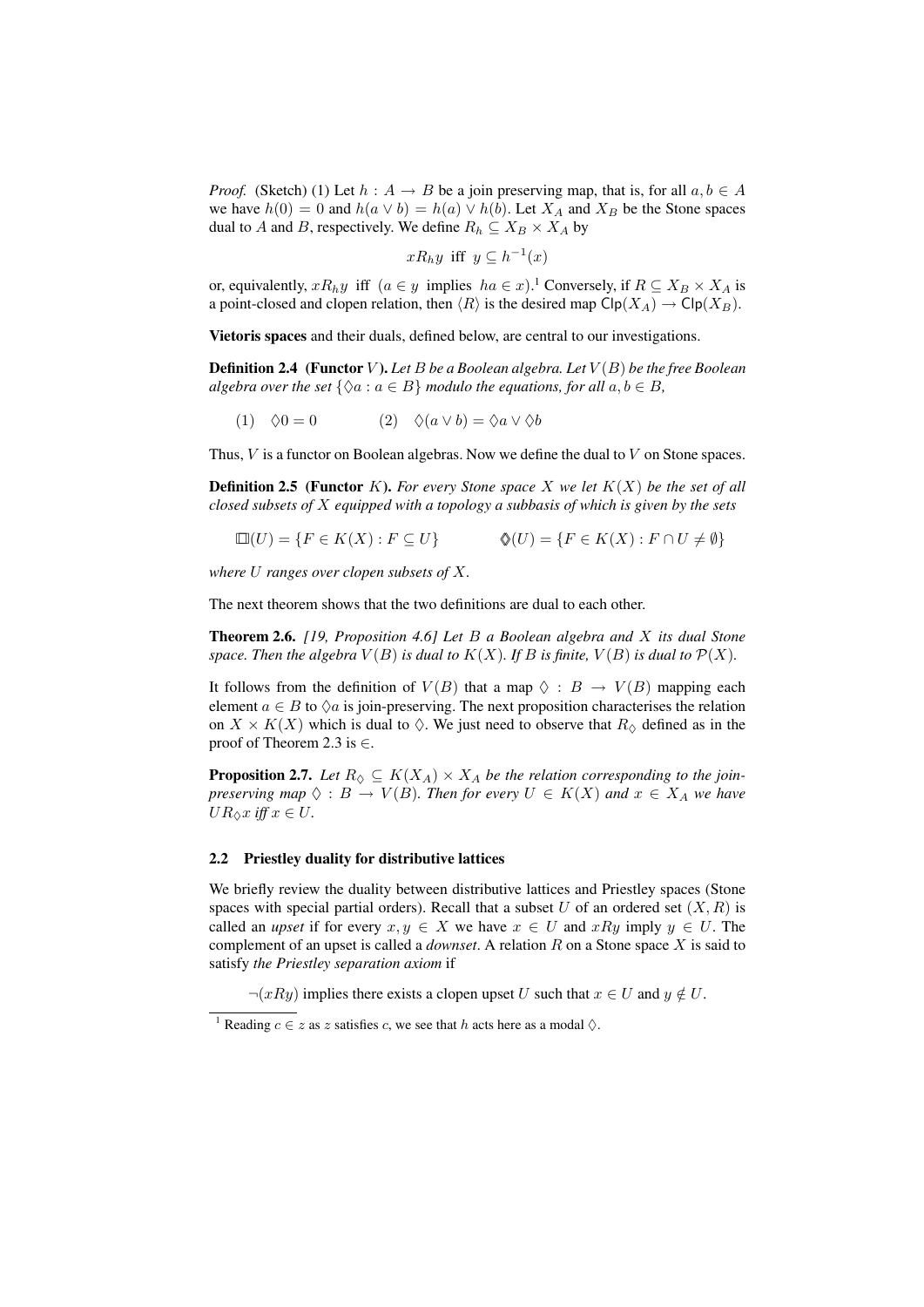**Definition 2.8.** A pair  $\mathbb{X} = (X, R)$  is called a Priestley space if X is a Stone space *and* R *a partial order satisfying the Priestley separation axiom.*

For every Priestley space  $X = (X, R)$  we let ClpUp(X) denote the set of all clopen upsets of  $X$ . We also denote by  $Up(X)$  the set of all upsets of  $X$ .

Theorem 2.9. *(see, e.g, [14, 11.23]) For every distributive lattice* D *there is a Priestley space*  $\mathbb{X}_D$  *such that* D *is isomorphic to* (ClpUp( $\mathbb{X}_D$ ),  $\cup$ ,  $\cap$ ,  $\emptyset$ )*. If* D *is finite, then*  $\mathbb{X}_D$ *is finite and*  $\text{ClpUp}(\mathbb{X}_D) = \text{Up}(\mathbb{X}_D)$ .

Let **DL** be the category of distributive lattices and lattice homomorphisms. Let also Priest denote the category of Priestley spaces and continuous order-preserving maps. We have the following analogue of Theorem 2.2.

**Theorem 2.10.** *(see, e.g, [14, 11.30])*  $\mathbf{DL} \simeq \mathbf{Priest}^{op}$ .

Next we will briefly discuss the connection of meet and join preserving maps with Priestley relations. For a relation  $R \subseteq X \times Y$  and  $U \subseteq Y$  we let  $[R]U = \{x \in X :$  $R[x] \subseteq U$ . Let  $X = (X, R)$  and  $Y = (Y, S)$  be Priestley spaces. A relation  $Q \subseteq X \times Y$ is called *clopen increasing* (resp. *clopen decreasing*) if for every  $x \in X$  the set  $Q[x]$  is a closed upset of  $\mathbb {Y}$  (resp. a closed downset of  $\mathbb {Y}$ ) and for every clopen upset U of  $\mathbb {Y}$  the set  $[Q]U$  is a clopen upset of  $\mathbb{X}$  (resp.  $\langle Q \rangle U$  is a clopen downset of  $\mathbb{X}$ ).

Theorem 2.11. *(eg [11]) There is a one-to-one correspondence between join preserving (resp. meet preserving) maps between distributive lattices and clopen increasing (resp. clopen decreasing) relations on their dual Priestley spaces. Moreover, on finite Priestley spaces a relation* Q *is clopen increasing (clopen decreasing) iff* Q[x] *is an upset (resp. a downset) and*  $[Q]$  *(resp.*  $\langle Q \rangle$ *) maps upsets to upsets.* 

### Vietoris construction for Priestley spaces and distributive lattices

**Definition 2.12.** *For every distributive lattice D let*  $V(D)$  *denote the free distributive lattice over the set*  $\{\Diamond a : a \in D\} \cup \{\Box a : a \in D\}$  *modulo the equations* 

| $l. \Diamond 0 = 0,$                                   | $\Box 1 = 1,$                                          |
|--------------------------------------------------------|--------------------------------------------------------|
| 2. $\Diamond(a \vee b) = \Diamond a \vee \Diamond b$ , | $\Box(a \wedge b) = \Box a \wedge \Box b,$             |
| 3. $\Box(a \vee b) \leq \Box a \vee \Diamond b$ ,      | $\Box a \wedge \Diamond b \leq \Diamond (a \wedge b).$ |

Next we describe the dual construction of the Vietoris space for Priestley spaces [27]. Let  $X = (X, R)$  be a Priestley space. A set  $F \subseteq X$  is called *convex* if for every  $x, y, z \in X$  if  $x, y \in F$  and  $xRz$  and  $zRy$ , then  $z \in F$ . For every Priestley space  $X = (X, R)$  let Conv(X) denote the set of all closed convex subsets of X. We define a topology on  $Conv(\mathbb{X})$  a basis of which is given by the Boolean closure of the sets

 $\square(U) = \{F \in Conv(\mathbb{X}) : F \subseteq U\}$   $\lozenge(U) = \{F \in Conv(\mathbb{X}) : F \cap U \neq \emptyset\}$ 

where U ranges over clopen upsets of  $X<sup>2</sup>$  Moreover, for every  $Y, Z \in Conv(X)$  we define the so-called Egli-Milner order  $R^{EM}$  by

<sup>&</sup>lt;sup>2</sup> We note that this definition of topology on the set of closed and convex subsets of a Priestley space together with Theorem 2.13 below solves the problem raised in [27, Section 7.1] on how to define an analogue of the Vietoris topology on the set of closed and convex subsets of a Priestley space.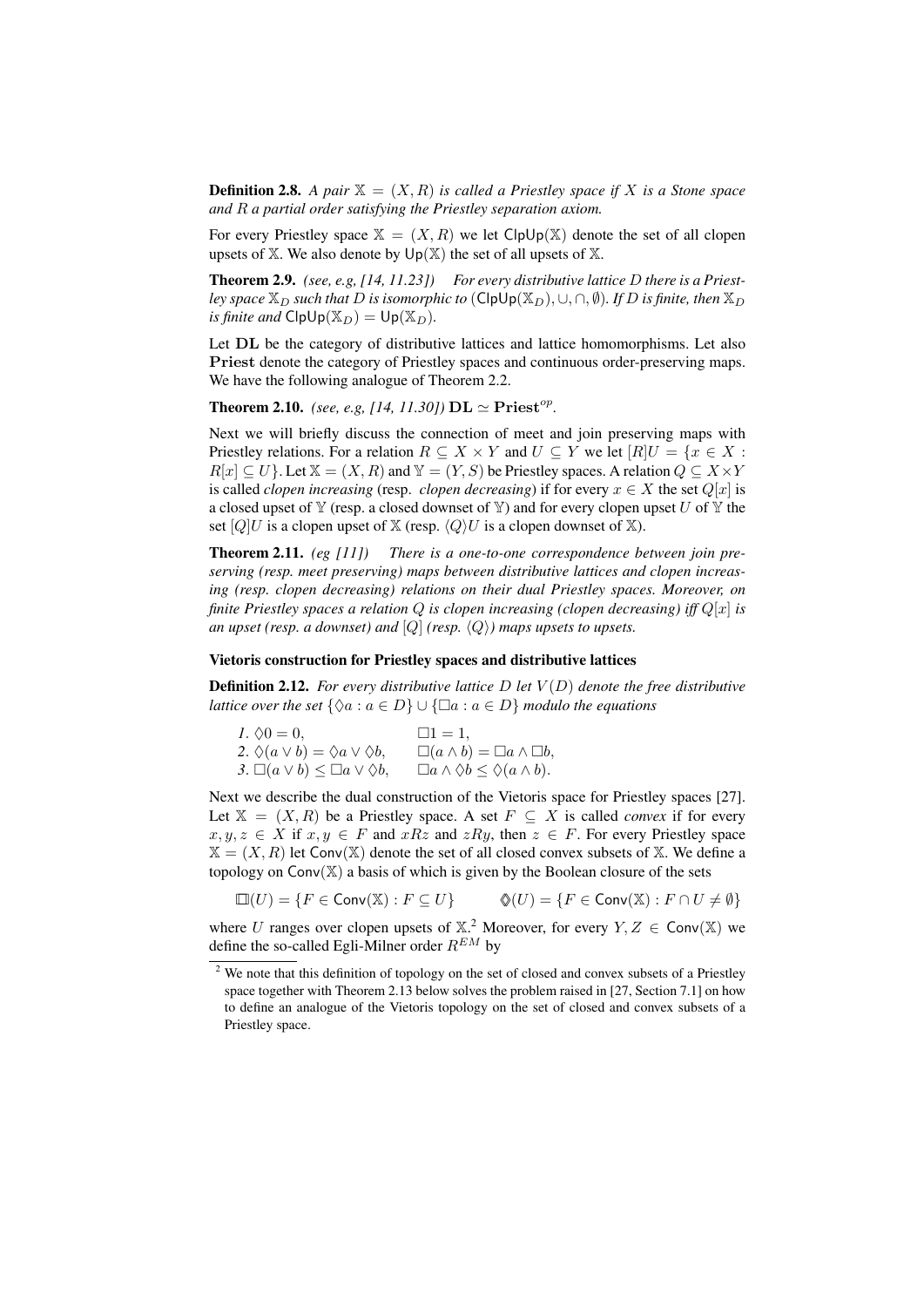$Y R^{EM} Z$  iff  $Y \subset \langle R \rangle Z$  and  $Z \subset \langle \check{R} \rangle Y$ .

where  $\check{R}$  is the converse of R. Then  $(Conv(X), R^{EM})$  is a Priestley space. The next theorem, which is the Priestley space version of a theorem of Johnstone [20] (see also Palmigiano [27]), shows that the convex set construction on Priestley spaces is the dual to  $V$ .

**Theorem 2.13.** Let D be a distributive lattice and  $X = (X, R)$  be its dual Priestley *space. Then*  $(\mathsf{Conv}(\mathbb{X}), R^{EM})$  *is the Priestley space dual to*  $V(D)$ *.* 

As in the case of modal algebras, we have join-preserving and meet-preserving maps  $\Diamond$ and  $\Box$  from D to  $V(D)$ , mapping every element  $a \in D$  to  $\Diamond a$  and  $\Box a$ , respectively.

**Proposition 2.14.** *Let*  $R_{\Diamond}, R_{\Box} \subseteq \text{Conv}(\mathbb{X}_{\mathbb{A}}) \times \mathbb{X}_{\mathbb{A}}$  *be the relations corresponding to*  $\Diamond : D \to V(D)$  and  $\square : D \to V(D)$ , respectively. Then  $R_{\Diamond} = R_{\Box}$  and for every  $U \in Conv(\mathbb{X})$  *and*  $x \in X$  *we have*  $UR_{\lozenge}x$  *iff*  $x \in U$ *.* 

## 3 Modal algebras and distributive modal algebras

In this section we recall the definitions of modal and distributive modal algebras. We also look at the dual order-topological spaces of these algebras.

**Modal algebras** A *modal algebra* (see e.g.[8, 5.2]) is a pair  $(B, \Diamond_B)$  such that B is a Boolean algebra and  $\Diamond_B : B \to B$  is a unary operator called a *modal operator* satisfying the equations of Definition 2.4. We also use a shorthand  $\Box_B a = -\Diamond_B - a$ , for every  $a \in B$ . Next we recall the representation theorem for modal algebras.

**Definition 3.1.** *(see e.g., [8, Definition 5.65 and Proposition 5.83])* A pair  $(X, R)$  is *called a* modal space *if* X *is a Stone space and*  $R \subseteq X \times X$  *is a point-closed and clopen relation.* <sup>3</sup>

Therefore, for every modal space, the algebra  $(\text{Clp}(X), \langle R \rangle)$  is a modal algebra. Moreover, every modal algebra can be represented in this way.

**Theorem 3.2.** *(see, e.g., [8, Theorem 5.43]) For every modal algebra*  $(B, \Diamond_B)$  *there exists a modal space*  $(X, R)$  *such that*  $(B, \Diamond_B)$  *is isomorphic to*  $(\text{Clp}(X), \langle R \rangle)$ *.* 

The modal space  $(X, R)$  is called the dual of  $(B, \Diamond_B)$ . Modal spaces can also be seen as coalgebras for the Vietoris functor  $K$ . In particular, every modal space can be represented as a Stone space X together with a continuous map  $R : X \to K(X)$ . The fact that R is well defined corresponds to  $R[x]$  being closed, and R being continuous is equivalent to  $R$  being a clopen relation. For the details we refer to [22].

**Distributive modal algebras** Lacking complements, one needs to represent both  $\diamondsuit$ and  $\Box$ . A *distributive modal algebra* (see e.g., [11]) is a triple  $(D, \Diamond_D, \Box_D)$  such that  $\Diamond_D : D \to D$  and  $\Box_D : D \to D$  are unary operations satisfying for every  $a, b \in D$  the equations of Definition 2.12.

<sup>3</sup> Some authors also call modal spaces *descriptive frames*; see e.g., [8].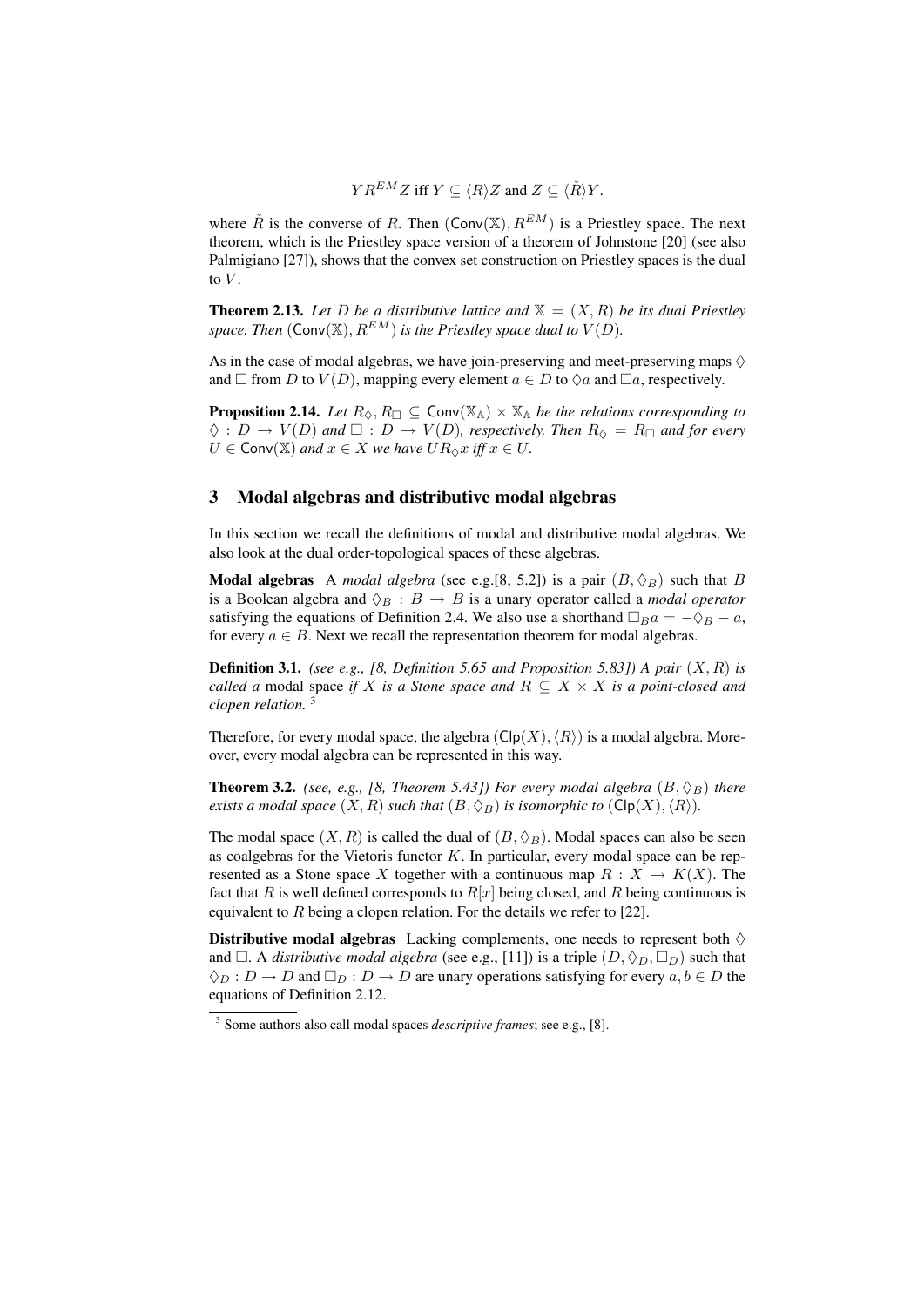**Definition 3.3.** A triple  $(X, R, Q)$  is called a modal Priestley space if  $X = (X, R)$  is a *Priestley space and*  $Q \subseteq X \times X$  *is a relation such that* 

- *1.*  $Q[x]$  *is closed and convex for every*  $x \in X$ *; i.e.,*  $Q[x] \in Conv(\mathbb{X})$ *.*
- *2.*  $\langle Q \rangle U \in \mathsf{ClpUp}(\mathbb{X})$  *and*  $[Q]U \in \mathsf{ClpUp}(\mathbb{X})$  *for every*  $U \in \mathsf{ClpUp}(\mathbb{X})$ *.*

**Theorem 3.4.** *(see [11]) For every distributive modal algebra*  $(D, \Diamond, \Box)$  *there exists a* modal Priestley space  $(X, R, Q)$  such that  $(D, \Diamond, \Box)$  is isomorphic to  $(\text{ClpUp}(X))$ ,  $\langle R \rangle$ ,  $[R]$ ).

We mention here that the modal Priestley spaces can be seen as coalgebras for a functor Conv on Priestley spaces. In particular, every modal Priestley space can be represented as a Priestley space X together with an order-preserving and continuous map  $Q : X \rightarrow$ Conv(X). That  $Q[x]$  is closed and convex guarantees that Q is well defined. Q being order-preserving and continuous is equivalent to  $\langle R \rangle$  and  $[R]$  being well-defined maps on  $C[pUp(\mathbb{X})]$ . For the details we refer to [27].

We close this section by mentioning the connection between modal algebras and modal logic: a (positive) modal formula  $\varphi$  is a theorem of the basic modal logic **K** iff  $\varphi$ is valid in every (distributive) modal algebra.

## 4 Main construction

As observed by Abramsky [2] and Ghilardi [18] the category of modal algebras is isomorphic to the category  $Alg(V)$  of algebras for the functor V and, therefore, the free modal algebras can be obtained by a standard construction in category theory, the initial algebra sequence. Indeed, under fairly general circumstances  $[4]$ , for a functor  $L$  on a category C, the L-algebra  $L_{\omega}$  free over  $C \in \mathcal{C}$  is the colimit of the sequence  $(L_n)_{n \leq \omega}$ 

$$
L_0 \xrightarrow{e_0} L_1 \xrightarrow{e_1} L_2 \qquad \qquad \dots \qquad L_\omega \tag{1}
$$

where  $L_0 = 0$  is the initial object of C and  $L_{n+1} = (C + L)(L_n)$  and  $e_{n+1} = (C + L)(L_n)$  $L(e_n)$ . Due to  $L_\omega$  being a colimit, there is a canonical morphism  $(C+L)(L_\omega) \to L_\omega$ , the components of which provide the insertion of generators  $C \to L_{\omega}$  and the L-algebra structure  $L(L_{\omega}) \rightarrow L$ . The same result can also be obtained from a slightly different sequence, the one used by [18], which is more convenient for our purposes

$$
L_0 = C, L_{n+1} = (C + L)(L_n), e_0 : C \to C + L(C), e_{n+1} = (C + L)(e_n) \quad (2)
$$

In this paper we are interested in the case where  $C$  is a variety<sup>4</sup> V and L encodes a signature that extends the signature  $\Sigma_{\mathbf{V}}$  of V by additional operations  $\Sigma'$  and the equations  $E_V$  of V by additional equations  $E'$ . The terms in  $E'$  may use the operations built from the combined signature  $\Sigma + \Sigma'$ . We say that an equation in E' is of rank 1 if every variable is under the scope of exactly one occurrence of an operation in  $\Sigma'$ . For example,  $\Diamond p \to \Box p$  is of rank 1, but  $p \to \Diamond p$  and  $\Diamond \Diamond p \to \Diamond p$  are not. The precise

<sup>4</sup> For us, a variety is given by operations of *finite* arity and equations.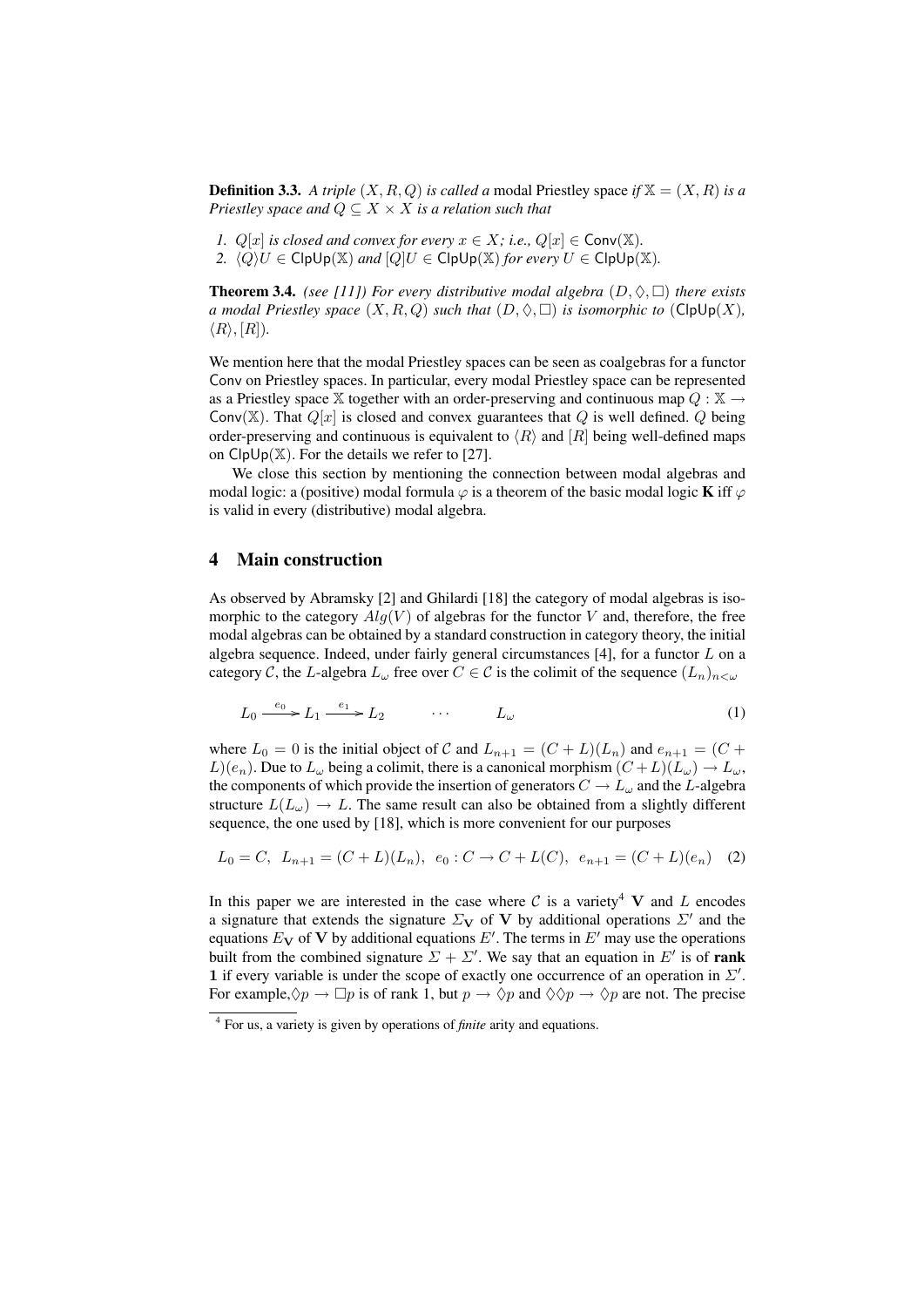relationship between L-algebras and algebras for an extended signature is studied in [23]. Roughly speaking, there is a one-to-one correspondence between functors  $L$  :  $V \rightarrow V$  and extensions of V by operations  $\Sigma'$  and equations of rank 1 E'; under this correspondence,  $Alg(L)$  is isomorphic to the variety defined by operations  $\Sigma_{\mathbf{V}} + \Sigma'$ and equations  $E_V + E'$ . In other words, a variety is isomorphic to  $Alg(L)$  iff it is axiomatized by equations of rank 1.

The basic construction we will describe is a variation of the sequence (2) which is both more special and more general. More special, because we take  $\mathcal C$  to be a variety V, more general because we consider sequences whose step-wise construction is not necessarily given by a functor as in (2), ie, for the time being, additional equations not of rank 1 are allowed.

Let V be a variety of algebras, let  $V_f$  be a variety obtained from V by expanding the signature of  $V$  by an operator  $f$  and let Ax be a set of axioms involving terms built from the operations of V and f. In other words, the algebras in  $V_f$  are the pairs  $(A, f)$ , where  $A \in V$  and  $f : A \to A$  is a map satisfying the axioms in Ax.<sup>5</sup> Further, we let  $Eq(V)$  and  $Eq(V<sub>f</sub>)$  be the equational theories of V and  $V<sub>f</sub>$ , respectively. For every  $n \in \omega$  we will construct the *n*-generated free  $V_f$ -algebra as a colimit of *n*-generated **V**-algebras  $A_0 \rightarrow A_1 \rightarrow A_1 \rightarrow \cdots$ .  $A_0$  is the *n*-generated free **V**-algebra, and each  $A_{k+1}$  is obtained from  $A_k$  by freely adjoining to it the operator f. In other words, for each  $k \in \omega$  the algebra  $A_k$  will be the algebra of all the non- $Eq(\mathbf{V}_f)$ -equivalent terms of degree  $\leq k$ . Moreover, for each  $k \in \omega$ , there are two maps  $i_k$  and  $f_k$  between  $A_k$ and  $A_{k+1}$ . Since  $A_k$  is the algebra of all terms of degree  $\leq k$  and  $A_{k+1}$  is the algebra of all terms of degree  $\leq k+1$ , there is an embedding of  $A_k$  into  $A_{k+1}$ . The map  $i_k$ will be this embedding. Each term of degree m, for  $m \leq k$  can be turned into a term of degree  $m + 1 \leq k + 1$ , by adjoining to it the operator f. The map  $f_k$  is exactly the map that adjoins f to each element of  $A_k$ . The operator  $f_\omega : A_\omega \to A_\omega$  is obtained by lifting the maps  $f_k: A_k \to A_{k+1}$  to  $A_{\omega}$ .

The technical details are as follows. We fix a set  $P = \{p_1, \ldots, p_n\}$  of variables (or atomic propositions) in the language of  $V$ . All the terms that we consider are build from P using the operations of V and f. For each  $k \in \omega$ , let  $S_k$  be the set of all terms in the language of  $V_f$  of degree  $\leq k$ , that is, of all terms that do not contain nestings of 'f' deeper than k. We say that an equation  $s = t$ , where s and t are terms, is deduced in V (resp.  $V_f$ ) from  $\Gamma$  and write  $\Gamma \vdash_{\mathbf{V}} s = t$  (resp.  $\Gamma \vdash_{\mathbf{V}_f} s = t$ ) if  $s = t$  is deduced from *Γ* in the equational theory of **V** (resp.  $V_f$ ). Let  $\equiv_{V_f}$  be the relation on  $S_k$  defined by  $s \equiv_{\mathbf{V}_f} t$  iff  $\vdash_{\mathbf{V}_f} s = t$ . Using the notation above we make the following

**Definition 4.1.** *The sequence*  $(T_k)_{k<\omega}$  *is the sequence*  $(L_k)_{k<\omega}$ *, see* (2)*, where* C *is the free* **V**-algebra over P and  $L: V \to V$  *maps A to the free algebra over* {  $fa \mid a \in A$  }. *The sequence*  $(A_k)_{k<\omega}$  *is the quotient of*  $(T_k)_{k<\omega}$  *by*  $\equiv_{\mathbf{V}_f}$ *.* 

The algebra  $A_k$  is the algebra of (equivalence classes of) terms of degree  $\leq k$ ,  $A_{k+1}$  is the algebra of terms of degree  $\leq k+1$  and the  $i_k : A_k \to A_{k+1}$  obtained from quotienting the  $e_k$  of (2) are the obvious embeddings. Moreover, we define  $f_k : A_k \to A_{k+1}$ 

 $<sup>5</sup>$  It is straightforward to replace f by a set of operations of finite arity. Here we consider only</sup> one unary operator to keep notation simple.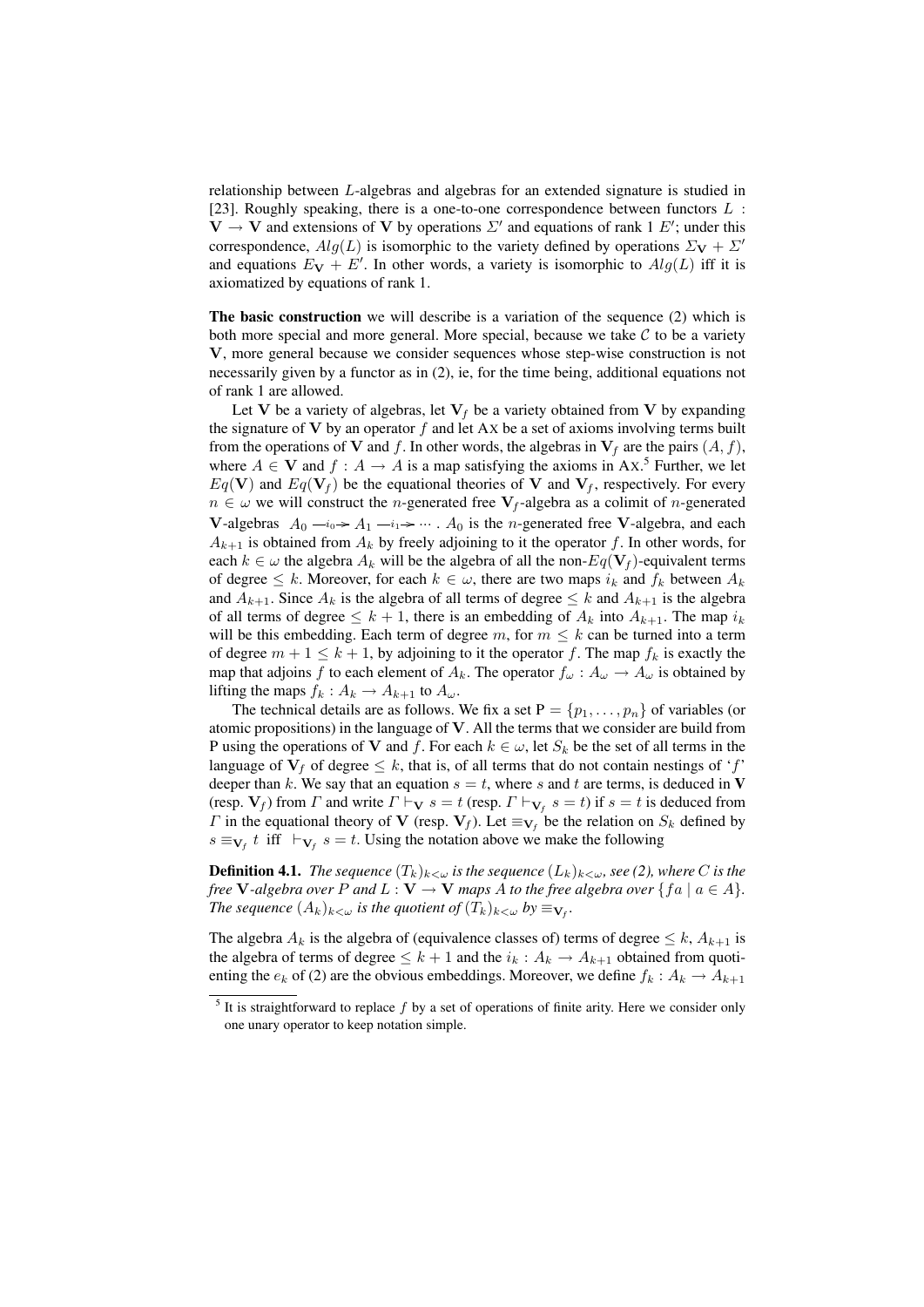to be the quotients of the maps  $T_k \to L(T_k) \to T_0 + L(T_k)$  (insertion of generators followed by injection into a coproduct). Because of  $i_{k+1} \circ f_k = f_{k+1} \circ i_k$ , the  $f_k$  give rise, in the underlying category of sets, to a cocone over  $(A_k)_{k\lt\omega}$ , equipping  $A_\omega$  with a  $V_f$ -algebra structure  $f_\omega: A_\omega \to A_\omega$ . More concretely,  $f_k$  maps a term t of degree k to the term  $f(t)$  of degree  $k + 1$ ; and, since each  $a \in A_\omega$  comes from some  $A_k$ , we can write  $f_{\omega}(a) = f_k(a)$  for some k.

**Theorem 4.2.** *The colimit of*  $(A_k)_{k < \omega}$  *is the free n-generated*  $V_f$ -algebra.

Note that if  $V$  is locally finite (ie the finitely generated algebras are finite), then each  $A_k$  is finite. Thus, if V is locally finite we can approximate every finitely generated free  $V_f$  algebra by finite *n*-generated V algebras. This is the case in our examples, where V is either the variety BA of Boolean algebras or the variety DL of distributive lattices.

The role of rank 1 axioms The equational reasoning needed to determine whether two terms are identified in  $A_k$  may involve terms of degree larger than  $k$ . We therefore define  $s \equiv_{Ax}^k t$  if, in the equational logic for the signature of  $V_f$ , the equation  $s = t$  has a proof from the axioms Ax that only uses terms of degree  $\leq k$ .

**Definition 4.3.** *The sequence*  $(A'_k)_{k < \omega}$  *is the quotient of*  $(T_k)_{k < \omega}$  *by*  $(\equiv^k_{\text{AX}})_{k < \omega}$ *.* 

**Theorem 4.4.** *The colimit of*  $(A'_k)_{k < \omega}$  *is the free n*-generated  $V_f$ -algebra.

Note that the  $A_k$  are determined by the equational theory  $Eq(\mathbf{V}_f)$  whereas the  $(A'_k)$  depend on the particular axiomatisation Ax. Moreover, in contrast to the  $i_k : A_k \to A_{k+1}$ , the  $i'_{k}: A'_{k} \to A'_{k+1}$  need not be injective. But if they are, one often can deduce desirable properties like decidability, normal forms, and others as shown by Ghilardi [18]. The following gives a sufficient condition. For a detailed definition of  $L$  below see [21, Section 4.1.3].

Theorem 4.5. *Let* L *be the functor on* V *where* L(A) *is the free* V*-algebra generated by*  ${f a | a \in A}$  *modulo the axioms* Ax. If Ax *is of rank 1, the sequences*  $(A_k)_{k \leq \omega}$ ,  $(A'_k)_{k < \omega}$  and  $(L_k)_{k < \omega}$  (see (2)) coincide.

In particular, we will exploit that for rank 1 axioms, the morphisms  $i'_{k} : A'_{k} \to A'_{k+1}$ are injective.

## 5 Free modal and distributive modal algebras

We now combine Sections 2 - 4. For modal (distributive) algebras, the axioms AX of Section 4 are of rank 1 (see Definitions 2.4 and 2.12) and Theorem 4.5 applies.

Free modal algebras Let  $B_0$  be the *n*-generated free Boolean algebra, that is,  $B_0$  is isomorphic to the powerset of a  $2^n$ -element set (eg [19, 4.9]). Let  $X_0$  be the dual of  $B_0$ . According to the construction discussed in the previous section we let  $L = B_0 + V$  in (1), that is,

$$
B_{k+1} = B_0 + V(B_k).
$$

The maps  $i_k, \Diamond_k : B_k \to B_{k+1}$  are as in Section 4. From Theorem 4.2 we obtain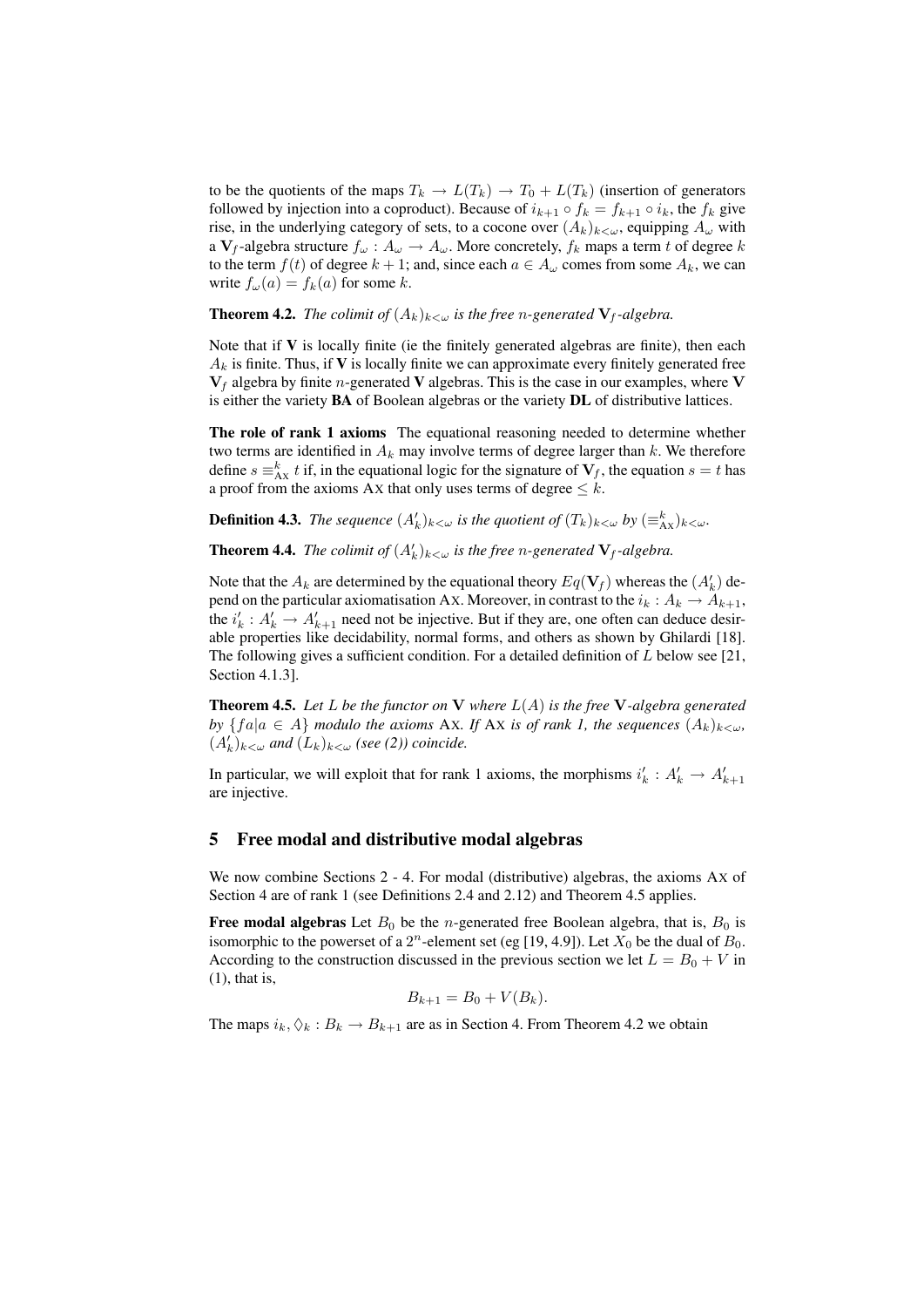**Corollary 5.1.** *The algebra*  $(B_\omega, \Diamond_\omega)$  *obtained from the colimit of*  $(B_k)_{k<\omega}$  *is the free modal algebra over*  $B_0$ *.* 

Now we will look at the dual of  $(B_{\omega}, \Diamond_{\omega})$ . Let  $X_0$  be a  $2^n$  element set (the dual of  $B_0$ ) and (because of the duality of  $P$  and  $V$  (Theorem 2.6) and of  $\times$  and  $+$ )

$$
X_{k+1} = X_0 \times \mathcal{P}(X_k).
$$

**Theorem 5.2.** *The sequence*  $(X_k)_{k\leq\omega}$  *with maps*  $\pi_k: X_0 \times \mathcal{P}(X_k) \to X_k$  *defined by* 

$$
\pi_k(x, A) = (x, \pi_{k-1}[A])
$$

*is dual to the sequence*  $(B_k)_{k\leq w}$  *with maps*  $i_k : B_k \to B_{k+1}$ *. In particular, the*  $\pi_k$  *are surjective. Moreover, the relation*  $R_k \subseteq (X_0 \times \mathcal{P}(X_k)) \times X_k$  *defined by* 

$$
(x, A)R_ky
$$
 iff  $y \in A$ 

*is dual to*  $\Diamond_k : B_k \to B_{k+1}$  *(see Theorem 2.3).* 

*Remark 5.3.* An element  $x = (l, S) \in X_{k+1}$  can be understood as a tree with the root labelled by an element  $l \in X_0$  and the children being the elements of  $S \in \mathcal{P}(X_k)$ . These trees have a rich history and have been studied, for example, by [3, 2, 6, 18, 5, 31].

**Corollary 5.4.** *The modal space*  $(X_\omega, R_\omega)$ *, where*  $X_\omega$  *is the limit in* **Stone** *of the family*  ${X_k}_{k\in\omega}$  *with the maps*  $\pi_{k+1}: X_{k+1} \to X_k$ *, and*  $R_\omega$  *is defined by*  $(x_i)_{i\in\omega}R_\omega(y_i)_{i\in\omega}$ *if*  $x_{k+1}R_ky_k$  *for each*  $k \in \omega$  *is (isomorphic to) to the dual of*  $(B_\omega, \Diamond_\omega)$ *.* 

*Remark 5.5.* Note that  $(X_\omega, R_\omega)$  is isomorphic to the canonical model of the basic modal logic K; see [8, Section 5]. Therefore, a formula of modal logic is a theorem of **K** iff it is satisfiable in  $(X_\omega, R_\omega)$ . Moreover,  $(X_\omega, R_\omega)$  is also the K-coalgebra cofree over  $X_0$ .

Free distributive modal algebras Let  $D_0$  be the free *n*-generated distributive lattice and  $\mathbb{X}_0$  be its dual poset, that is,  $\mathbb{X} = (\mathcal{P}(\mathbf{n}), \subseteq)$ , where  $\mathbf{n} = \{0, \ldots, n-1\}$  is an  $n$ -element set (eg [19, 4.8]). According to the construction discussed in the previous section we let  $D_{k+1} = D_0 + V(D_k)$ . where V is the Vietoris functor for distributive lattices. The maps  $i_k, \Diamond_k : D_k \to D_{k+1}$  are as in Section 4. From Theorem 4.2 we obtain

**Corollary 5.6.** *The algebra*  $(D_{\omega}, \Diamond_{\omega})$  *obtained from the colimit of*  $(D_k)_{k < \omega}$  *is the free modal distributive algebra over*  $D_0$ *.* 

For the dual of  $(D_{\omega}, \Diamond_{\omega})$ , Theorem 2.13 leads us to define  $\mathbb{X}_{k+1} = \mathbb{X}_0 \times \text{Conv}(\mathbb{X}_k)$ .

**Theorem 5.7.** *The sequence*  $(X_k)_{k\leq\omega}$  *with*  $\pi_k : X_0 \times \text{Conv}(X_k) \to X_k$  *defined by*  $\pi_k(x, A) = (x, \pi_{k-1}[A])$  *is dual to the sequence*  $(D_k)_{k < \omega}$  *with maps*  $i_k : D_k \to D_{k+1}$ *. In particular, the*  $\pi_k$  *are surjective. Moreover, the relation*  $Q_k \subseteq (\mathbb{X}_0 \times \text{Conv}(\mathbb{X}_k)) \times \mathbb{X}_k$ . *defined by*  $(x, U)Q_ky$  *iff*  $y \in U$  *is dual to*  $\Diamond_k : D_k \to D_{k+1}$  *(see Theorem 2.11).*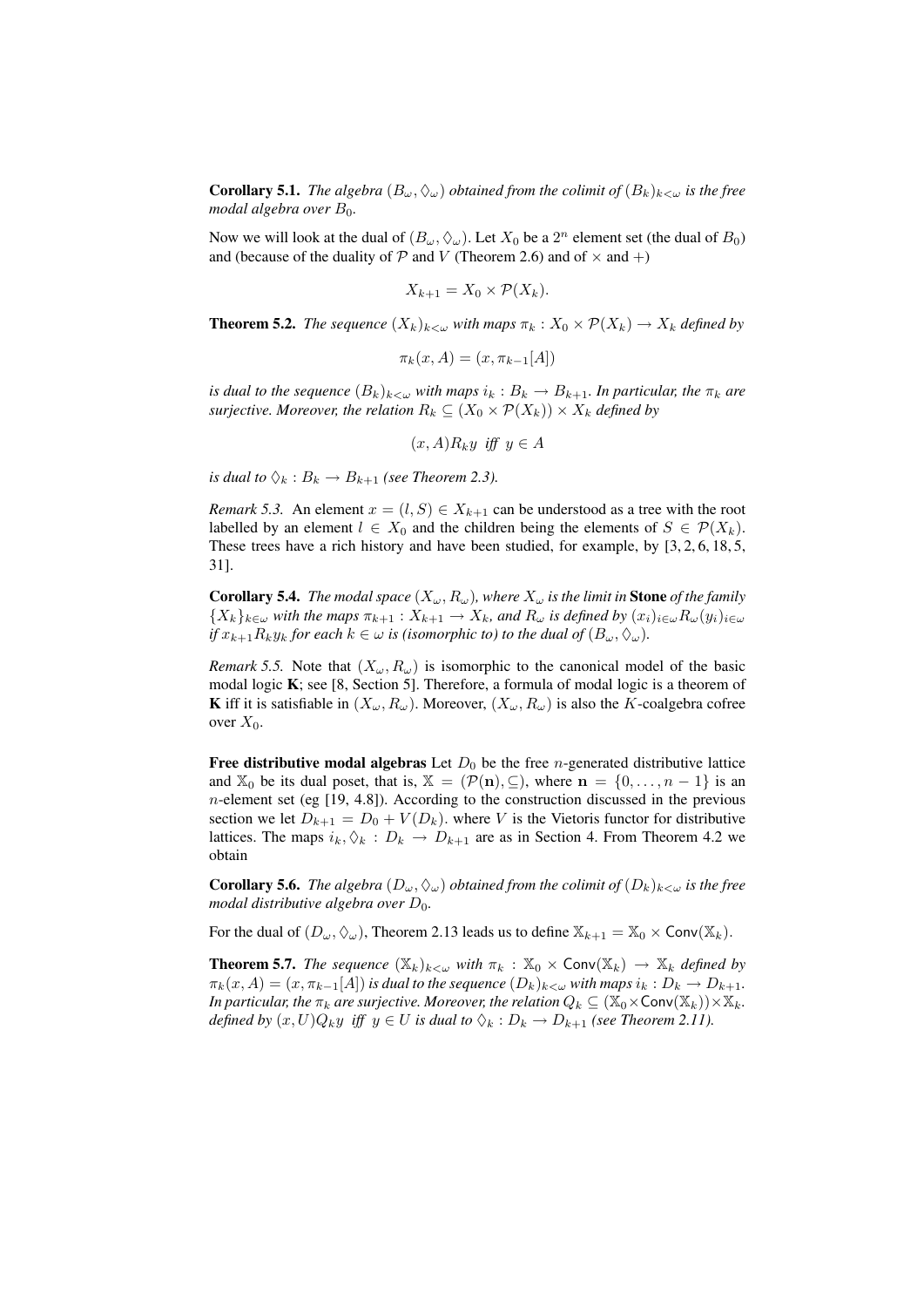**Corollary 5.8.** *The modal Priestley space*  $(\mathbb{X}_{\omega}, Q_{\omega})$ *, where*  $\mathbb{X}_{\omega}$  *is the inverse limit in* **Priest** *of the family*  $\{X_k\}_{k\in\omega}$  *with the maps*  $\pi_{k+1} : X_{k+1} \to X_k$  *and*  $Q_\omega$  *is defined by*  $(x_i)_{i\in\omega}Q_{\omega}(y_i)_{i\in\omega}$  *if*  $x_{k+1}Q_ky_k$  *for each*  $k \in \omega$  *is (isomorphic to) to the dual of*  $(D_{\omega}, \Diamond_{\omega}).$ 

Similar to the modal case the space  $(\mathbb{X}_{\omega}, Q_{\omega})$  is isomorphic to the canonical model of the basic positive modal logic and it is the final coalgebra for the functor  $\mathbb{X}_0 \times$  Conv on Priestley spaces.

## 6 Applications

Our first three applications are based on approximating the free algebras (and their duals) by the initial sequence of an appropriate functor as in (2). The last section, indicates how to go beyond rank 1 in a systematic way using Sahlqvist theory, but the details have to be left for future work.

#### 6.1 Normal forms

In this section we discuss normal forms for the elements of finitely generated free modal and distributive modal algebras. In logical terms this is equivalent to a normal form representation for the formulas of the corresponding language.

Definition 6.1. *Let* V *be a variety and* A(n) *an* n*-generated free algebra of* V*. We say that* V *admits a normal form representation if for every*  $a \in A(n)$  *there exists a term*  $t(a)$ *, effectively computable from* a*, such that for every*  $a, b \in A(n)$  *we have*  $\vdash_{\mathbf{V}} a = b$  $iff t(a) = t(b).$ 

We write  $At(-)$  for the set of atoms of a Boolean algebra and, for  $T \subseteq B_0$  and  $S \subseteq$  $At(B_k)$ , let

$$
\alpha_{S,T}:=\bigwedge_{p\in T}p\wedge\bigwedge_{p\notin T}\neg p\wedge\bigwedge_{\varphi\in S}\Diamond\varphi\wedge\Box\bigvee_{\varphi\in S}\varphi
$$

**Lemma 6.2.**  $a \in B_{k+1}$  *is an atom iff*  $a = \alpha_{S,T}$  *for some*  $T \subseteq B_k$  *and*  $S \subseteq At(B_k)$ *.* 

Similarly, for sets  $T \subseteq D_0$  and  $S \subseteq J(D_k)$ , where  $J(D_k)$  is the set of all joinirreducible elements of  $D_k$  we let

$$
\beta_{S,T}:=\bigwedge_{p\in T}p\wedge\bigwedge_{\varphi\in S}\Diamond\varphi\wedge\Box\bigvee_{\varphi\in S}\varphi
$$

**Lemma 6.3.**  $a \in D_{k+1}$  *is join-irreducible iff*  $a = \beta_{S,T}$  *for some*  $T \subseteq D_k$  *and*  $S \subseteq$  $J(D_k)$ .

Corollary 6.4. *Basic modal logic and basic positive modal logic admit normal form representations.*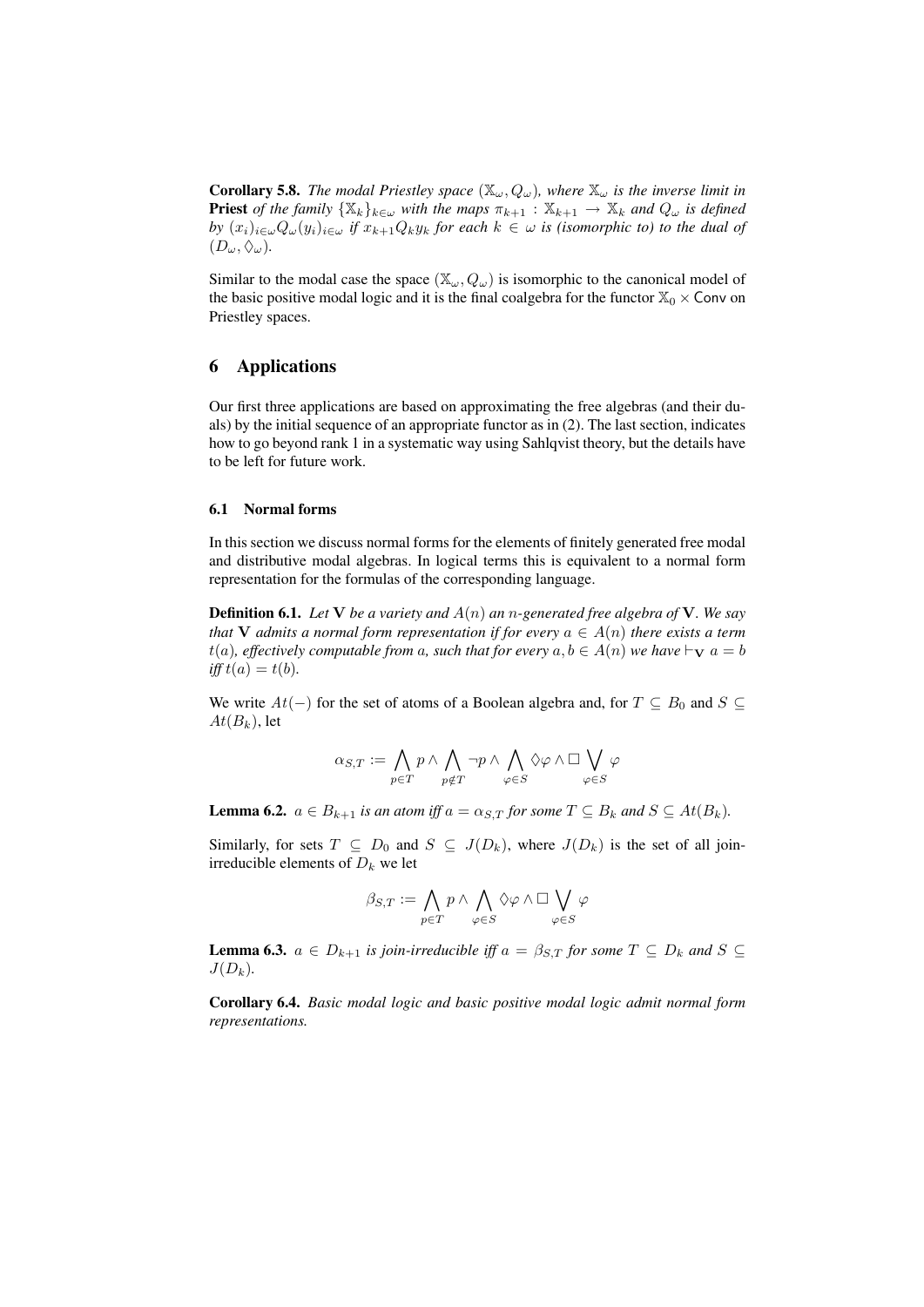*Proof.* The result follows from above lemmas and the fact that every formula  $\varphi$  in nvariables can be seen as an element of the n-generated free algebra of the corresponding variety. As we showed above, for every element of the n-generated free modal or distributive modal algebra, there exists  $k \in \omega$  such that  $\varphi$  belongs to  $B_k$  or  $D_k$ , respectively. Every element of a finite Boolean algebra (resp. finite distributive lattice) is a join of atoms (join-irreducible elements) that are below this element. Therefore, we obtain that  $\varphi = \bigvee \alpha_{S,T}$  (resp.  $\varphi = \bigvee \beta_{S,T}$ ).

*Remark 6.5.* The formulas  $\alpha_{S,T}$  are the so-called Fine's canonical formulas [16, 25]. Abramsky [2] and Ghilardi [18] derive these formulas in a way similar to ours.

#### 6.2 Free modal algebras as temporal algebras

In this section we will give another corollary of our representations of free modal and distributive modal algebras. We will show that these algebras are reducts of temporal algebras. In case of modal logics this was first observed by Ghilardi [18].

**Definition 6.6.** A modal algebra  $(B, \Diamond)$  is a reduct of a temporal algebra if there exist  $\Box_P : B \to B$  *such that for every*  $a, b \in B$  *we have*  $\Diamond a \leq b$  *iff*  $a \leq \Box_P b$ *.* 

*A distributive modal algebra*  $(D, \Box, \Diamond)$  *is a reduct of a temporal algebra if there exist*  $\Box_P, \Diamond_P : D \to D$  *such that for every*  $a, b \in B$  *we have*  $\Diamond a \leq b$  *iff*  $a \leq \Box_P b$  *and*  $\Diamond_{P} a \leq b$  *iff*  $a \leq \Box b$ *.* 

Theorem 6.7. *Let* V *be a variety of modal or distributive modal algebras axiomatised by the formulas of rank* 1*. Then every finitely generated free* V*-algebra is a reduct of a temporal algebra.*

*Proof.* (Sketch) We only look at the modal case. Let  $(B_{\omega}, \Diamond_{\omega})$  be the free **V**-algebra. Then since each  $B_k$  is finite, the map  $\Diamond_k : B_k \to B_{k+1}$  has a right adjoint  $\Box_p^k$ :  $B_{k+1} \to B_k$ , for every  $k \in \omega$ . Therefore, all we need to show is that the maps  $\Box_P^k$  can be extended to the whole of  $B_{\omega}$ . For this it is sufficient to prove that  $i_{k-1}\Box_{P}^{k-1}=\dot{\Box}_{P}^{k}i_{k}$ . This equation holds if and only if for every  $x \in X_k$ , the equation  $\pi_{k-1}^{-1} R_{k-1}[x] =$  $R_k \pi_k^{-1}[x]$  holds. Checking that the latter equation is satisfied is easy and is based on the fact that for every  $k \in \omega$  the maps  $\pi_k$  are surjective. We skip the details.

### 6.3 Pelczynski compactification

In this section we characterise the space  $X_{\omega}$ . We show that  $X_{\omega}$  is homeomorphic to the so-called Pelczynski space.

**Definition 6.8.** *(see [28] and [26]) A space*  $\mathfrak{B}$  *is called the* Pelczynski space *if*  $\mathfrak{B} =$  $X_{iso} ∪ X_{lim}$ , where  $X_{iso}$  *is a countable set of isolated points of*  $\mathfrak{P}$ *,*  $X_{lim}$  *is the set of limit points of*  $\mathfrak{P}$ *, the space*  $X_{lim}$  *is homeomorphic to the Cantor space*  $\mathfrak{C}$  *and*  $\overline{X_{iso}}$  = P*.*

**Theorem 6.9.** *The underlying Stone space*  $X_{\omega}$  *of the canonical model*  $(X_{w}, R_{w})$  *is homeomorphic to the Pelczynski space* P*.*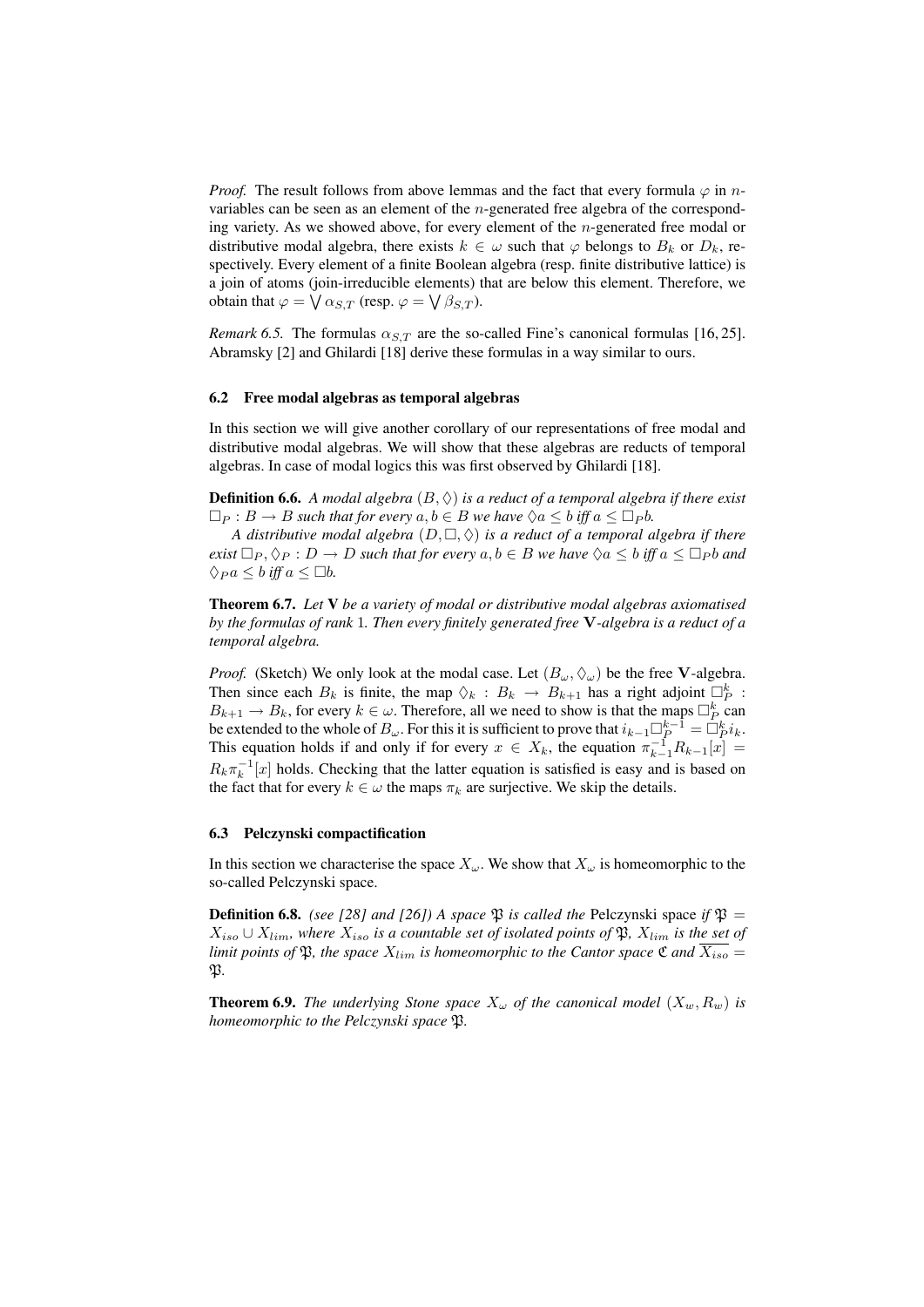*Proof.* (Sketch) The proof uses a result of Barr [6] that the set  $X_{iso}$  of isolated points of  $X_{\omega}$  is dense in  $X_{\omega}$ . We proceed by observing that the set  $X_{iso}$  is countable and that the set  $X_{lim}$  of the limit of points of  $X_{\omega}$  is uncountable and contains no isolated points in the topology induced from  $X_{\omega}$ . Thus [15, 6.2.A.(c)],  $X_{lim}$  is homeomorphic to the Cantor space C and therefore  $X_{\omega}$  is homeomorphic to the Pelczynski space  $\mathfrak{P}$ .

*Remark 6.10.* In fact it is not a coincidence that the final coalgebra for the Vietoris functor is based on the Pelczynski space. We can prove that for every polynomial functor  $T$  on Stone spaces, the final coalgebra for  $T$  is finite or is homeomorphic to the Cantor space C, the Alexandroff compactification of a countable discrete space or to the Pelczynski space  $\mathfrak{P}$ .

#### 6.4 Modal logics not axiomatised by rank 1 axioms

In this section we indicate that our method can be extended to logics that are not axiomatised by axioms of rank 1. As a simple example we consider the logic T obtained from the basic modal logic **K** by adding to it the reflexivity axiom  $p \rightarrow \Diamond p$  (see also Ghilardi [18, Section 5]). The Kripke frames for this logic are characterised by their accessibility relation being reflexive. Let  $V_T$  be the variety of modal algebras corresponding to  $T$ . Since the reflexivity axiom is not of rank 1, in order to construct finitely generated free  $V_T$ -algebra, we need to take quotients of the algebras  $B_k$  (Section 5). For every  $k \in \omega$  we will quotient  $B_k$  by the relation  $\equiv_{AX}^k$ ,  $AX = \{p \to \Diamond p\}$ , as in Definition 4.3. In other words, we define the sequence  $(B'_k)_{k < \omega}$  by letting  $B'_0 = B_0$ and  $B'_{k+1} = B'_0 + V(B'_k)$  modulo  $i_k a \to \Diamond_k a$ , for  $a \in B'_k$ .

In dual terms, for every  $k \in \omega$  we select a subset  $Y_k$  of  $X_k$  such that for every  $U \subseteq Y_k$ , we have  $\pi_k^{-1}(U) \subseteq \langle R_k \rangle U$ . This is equivalent to  $\pi_k^{-1}(y) \subseteq \langle R \rangle \{y\}$  for every  $y \in Y_k$ . (The fact that we can move from sets to singletons is not a coincidence, it is a consequence of a more general fact that  $\varphi \to \Diamond \varphi$  is a Sahlqvist formula [8, Section 3.6]). The latter condition is equivalent to  $\pi_k(x, A) \in A$ , for every  $(x, A) \in Y_{k+1}$  and  $k \in \omega$ . Therefore,  $Y_0 = X_0$  and for every  $k \in \omega$ ,  $Y_{k+1} = \{(x, A) : x \in Y_0, A \subseteq$  $Y_k, \pi_k(x, A) \in A$ . By induction on k we can also show that the restriction of  $\pi_k$  to  $Y_k$ is a surjection for every  $k \in \omega$ , which means that the quotients of  $i_k$ 's are embeddings. Let  $S_k = R_k \restriction Y_k$  and  $\xi_k = \pi_k \restriction Y_k$ , for each  $k \in \omega$ . We arrive at the following theorem.

**Theorem 6.11.** *The modal space*  $(\mathbb{Y}_{\omega}, S_{\omega})$ *, where*  $\mathbb{Y}_{\omega}$  *is the inverse limit in* **Stone** *of the family*  $\{Y_k\}_{k\leq\omega}$  *with the maps*  $\xi_{k+1}$  :  $Y_{k+1} \to Y_k$  *and*  $S_\omega$  *is defined by*  $(x_i)_{i\leq \omega}S_{\omega}(y_i)_{i\leq \omega}$  *if*  $x_{k+1}S_ky_k$  *for each*  $k < \omega$  *is (isomorphic to) to the canonical model for the modal logic* T*.*

This example suggests that a similar technique can be applied to other logics axiomatised by Sahlqvist formulas. Studying these questions in detail is one of the directions of future work.

## 7 Conclusions and future work

In this paper we presented a uniform method for constructing free algebras for algebras with operators axiomatised by equations of rank 1. We applied this general method to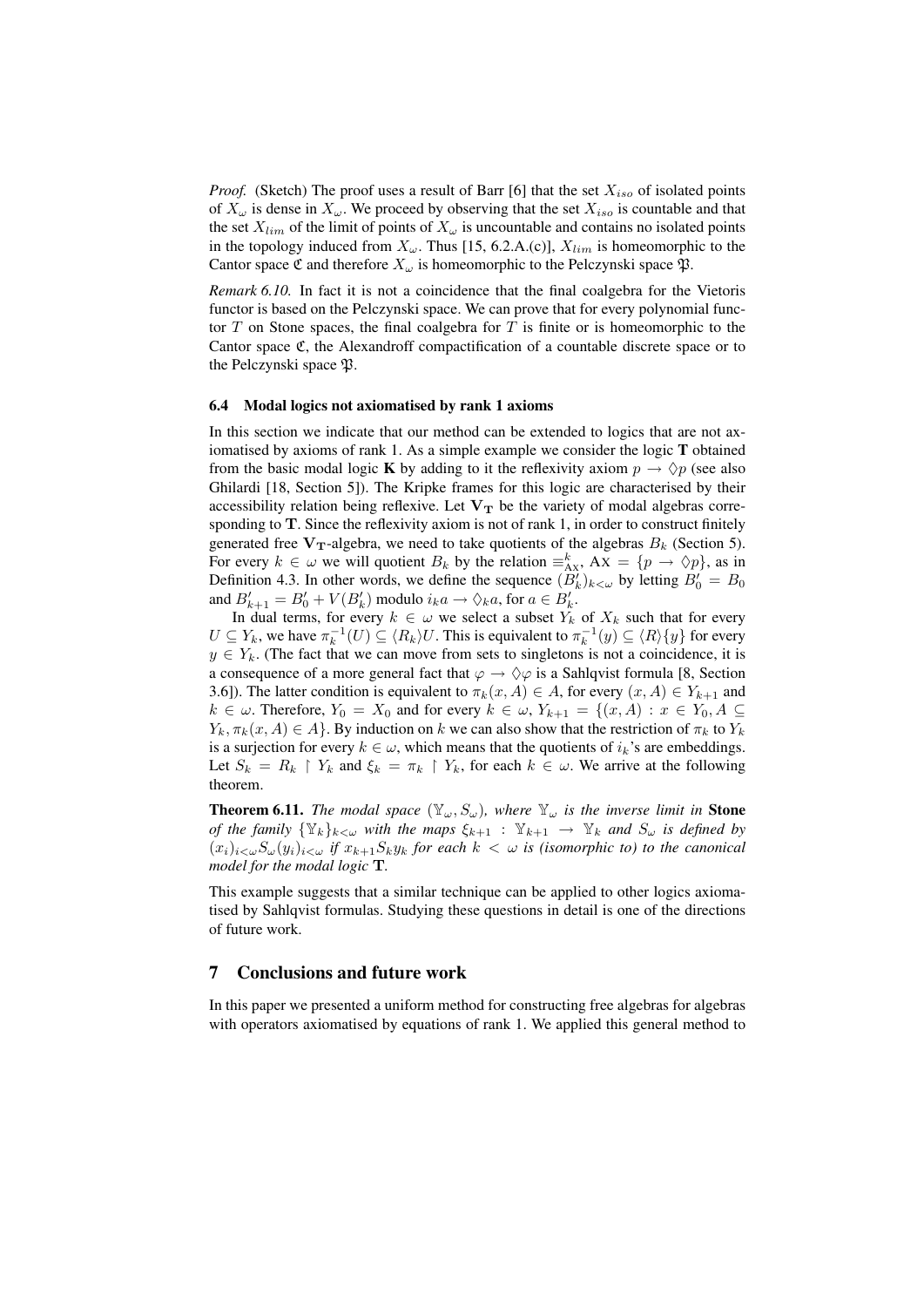construct free modal algebras and free distributive modal algebras. We also recalled normal forms for modal logic and derived normal forms for positive modal logic. We list directions of further research.

One is to apply this construction to other non-classical logics for example intuitionistic logic, many-valued logics etc. More generally, one might be able to obtain results for varieties, in particular for locally-finite ones, that do arise from logic.

In the context of modal logic most of the important systems can not be axiomatised by the formulas of rank 1. Therefore, for describing free algebras for those systems, we need to adjust this method as indicated in Section 6.4. As adding axioms means to take quotients of the algebras  $A_k$ , it corresponds to taking subsets of the  $X_k$  on the dual side. To do this in a uniform way, one should look at Sahlqvist formulas.

Another interesting direction for further research is to spell out in detail the connection of this approach with the one of Moss [25]. It seems that Moss' filtration type technique has a direct representation in our construction. For various modal logics Moss constructs canonical models of formulas of finite modal degree. These models can be obtained from the models  $X_k$  by lifting in an appropriate way relations  $R_k$  between  $X_{k+1}$  and  $X_k$  to  $X_{k+1}$ .

The procedure to obtain normal forms should generalise to all logics of rank 1 (as long as the axioms are effectively given). This should be related to recent work of Schröder and Pattinson  $[29]$  on the complexity of rank 1 logics. Marx and Mikulás  $[24]$ also obtain complexity bounds for bi-modal logics by looking into algebras of terms of degree  $\leq k$ . Obtaining normal forms for logics that are not axiomatised by formulas of rank 1 is another interesting question.

We showed that the canonical model of the basic modal logic is based on the Pelczynski space. For other logics, however, such a characterisation does not exists. So a natural question is what are the underlying Stone spaces of canonical models of other modal logics. As we saw above the canonical model of the basic modal logic is a final coalgebra for the Vietoris functor. So an interesting question is whether the final coalgebra for every finite-set preserving functor is also based on the Pelczynski space.

All these questions hold also for positive modal logic and their variations considered in domain theory. But moreover, the recent work of Bruun and Gehrke [10], which connects ontologies with free distributive algebras with operators, adds another smack to this investigations: The axioms that [10] consider in their paper are of rank one.

## References

- 1. S. Abramsky. Domain theory in logical form. *Ann. Pure Appl. Logic*, 51:1-77, 1991.
- 2. S. Abramsky. A Cook's tour of the finitary non-well-founded sets. In *We Will Show Them: Essays in Honour of Dov Gabbay*. College Publications, 2005. Presented at BCTCS 1988.
- 3. P. Aczel. *Non-Well-Founded Sets*. CSLI, Stanford, 1988.
- 4. J. Adámek and V. Trnková. Automata and Algebras in Categories. Kluwer, 1990.
- 5. A. Baltag. *STS: A Structural Theory of Sets*. PhD thesis, Indiana University, 1998.
- 6. M. Barr. Terminal coalgebras in well-founded set theory. *Theoret. Comput. Sci.*, 114:299 315, 1993.
- 7. N. Bezhanishvili. *Lattices of Intermediate and Cylindric Modal Logics*. PhD thesis, ILLC, University of Amsterdam, 2006.